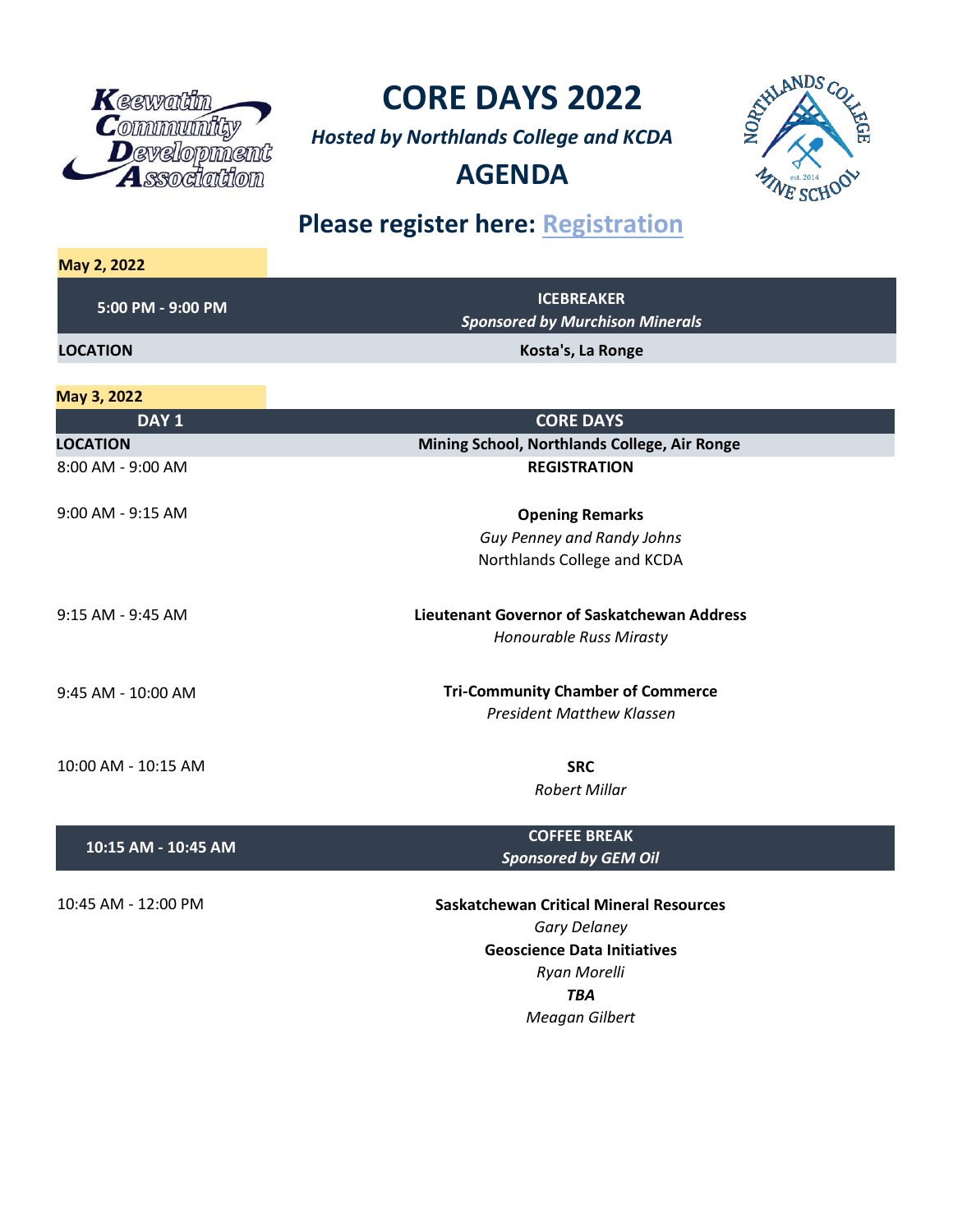| 12:00 PM - 1:00 PM  | <b>LUNCH BREAK</b>                                     |
|---------------------|--------------------------------------------------------|
|                     | <b>Sponsored by RCH Consulting</b>                     |
| <b>LOCATION</b>     | Mining School, Northlands College, Air Ronge           |
| 1:00 PM - 1:30 PM   | <b>Brabant/McKenzie VMS Deposit</b>                    |
|                     | John Shmyr                                             |
|                     | <b>Murchison Minerals</b>                              |
| 1:30 PM - 2:00 PM   | <b>Uranium Discovery at ACKIO Target, Hook Project</b> |
|                     | James Sykes                                            |
|                     | <b>Baselode Energy Corp</b>                            |
| 2:00 PM - 2:30 PM   | <b>West Bear Project with Core Display</b>             |
|                     | <b>TBA</b>                                             |
|                     | <b>UEX Corporation</b>                                 |
| 3:00 PM - 3:15 PM   | <b>COFFEE BREAK</b>                                    |
|                     | <b>Sponsored by GEM Oil</b>                            |
| <b>LOCATION</b>     | PreCam Lab, Downtown La Ronge                          |
| 3:15 PM - 5:00 PM   | <b>Precambrian Core Lab Presentations</b>              |
|                     | Hoidas Lake: Meagan Gilbert                            |
|                     | McIlvenna Bay: Andrew Gracie                           |
|                     | Greywacke & North Lake: Dave Tupper                    |
| 5:30 PM - MIDNIGHT  | <b>SOCIAL</b>                                          |
|                     | <b>Sponsored by Taiga Gold Corp</b>                    |
| <b>LOCATION</b>     | La Ronge Legion                                        |
| May 4, 2022         |                                                        |
| DAY <sub>2</sub>    | <b>CORE DAYS</b>                                       |
| <b>LOCATION</b>     | Mining School, Northlands College, Air Ronge           |
| 9:00 AM - 9:30 AM   | <b>Athabasca Basin Projects</b>                        |
|                     | TBA                                                    |
|                     | CanAlaska Uranium                                      |
|                     |                                                        |
| 9:30 AM - 10:00 AM  | <b>Olson Gold Project</b>                              |
|                     | <b>Charles Downie</b>                                  |
|                     | <b>Eagle Plains Resources</b>                          |
| 10:00 AM - 10:30 AM | <b>COFFEE BREAK</b>                                    |
|                     | <b>Sponsored by GEM Oil</b>                            |
| 10:30 AM - 11:00 AM | <b>Greywacke and North Lake Gold Deposits</b>          |
|                     | Dave Tupper                                            |
|                     | MAS Gold Corp                                          |
|                     |                                                        |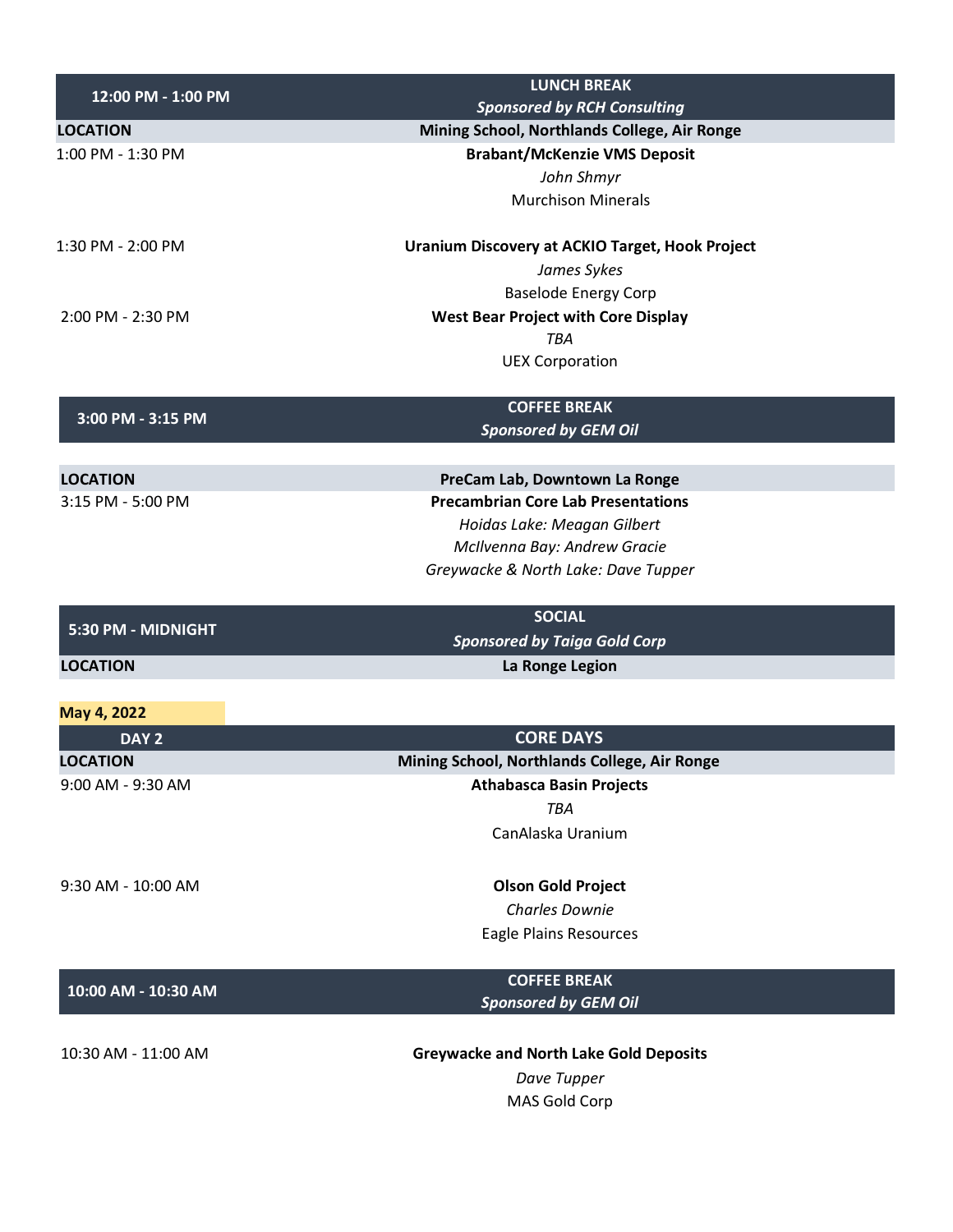| 11:00 AM - 11:30 AM | <b>Goldfields Gold Project</b>         |
|---------------------|----------------------------------------|
|                     | Dale Verran                            |
|                     | Fortune Bay Corp                       |
| 11:30 AM - 12:00 PM | <b>Seabee and Fisher Gold Projects</b> |
|                     | <b>Anders Carlson</b>                  |
|                     | <b>SSR Mining</b>                      |
|                     |                                        |

| 12:00 PM - 2:00 PM | <b>NORTHERN FISH FRY by Cravings</b>         |  |
|--------------------|----------------------------------------------|--|
|                    | <b>Sponsored by Fortune Bay</b>              |  |
| <b>LOCATION</b>    | Mining School, Northlands College, Air Ronge |  |

## *Thank-you to our sponsors:*

**GOLD**